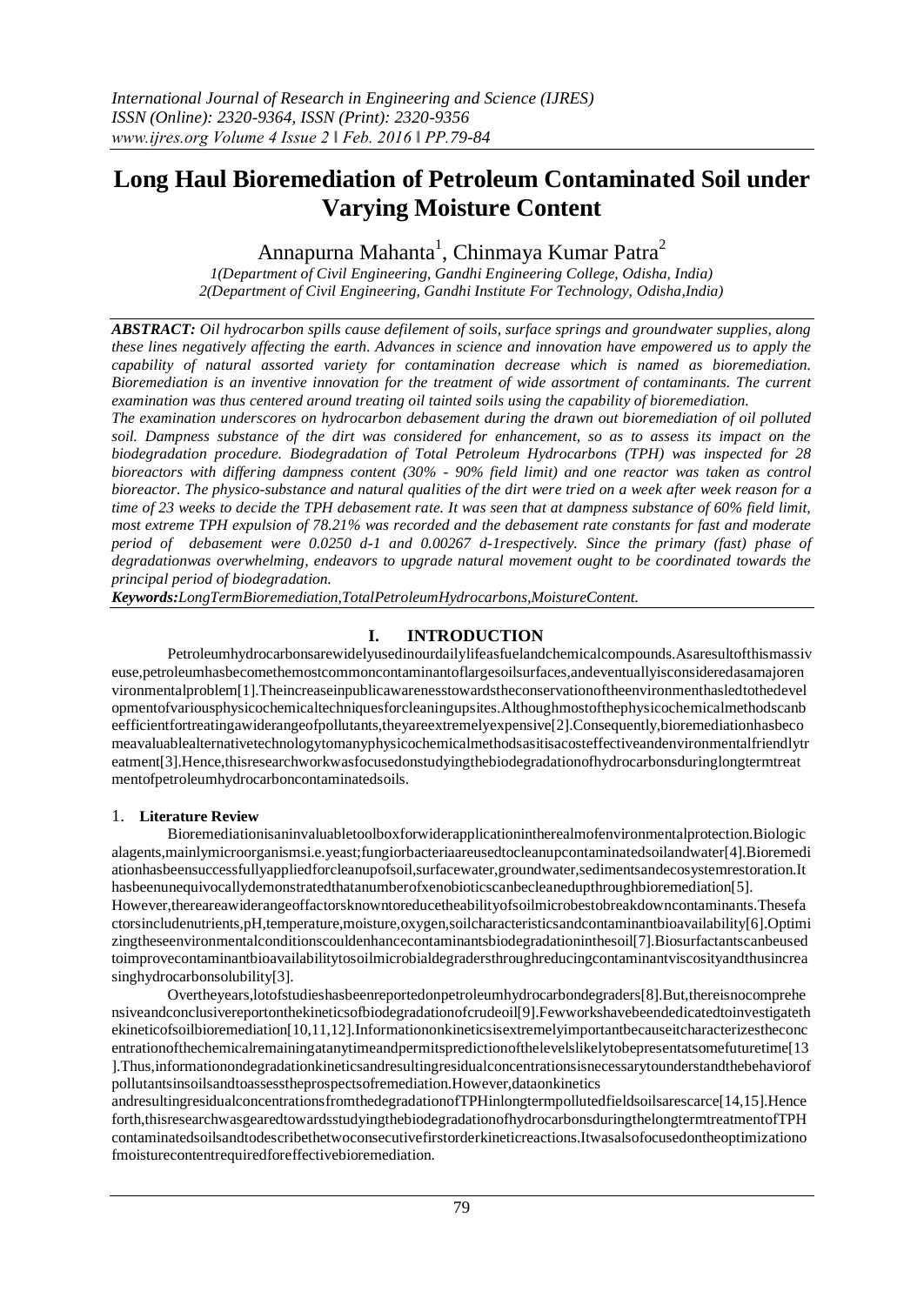### **MATERIALS AND METHODS**  $\Pi$

ThefreshsoilwasexcavatedfromanopenfieldnearCivilEngineeringDepartment,JBCampus,Bangalore,atade pthof50cmfromthegroundsurface.Itwasthenairdried,pulverizedandsievedthrough4.75mm.Thesoilpassedthrough4. 75mmandretainedon75micronwastakenfortheexperimentalwork.Thefreshsoilwasanalyzedforthevariousphysicoch emicalandbiologicalcharacteristicsinordertoascertainitssuitabilityforbioremediationprocess(Table1).Thewasteoil( oroilysludge)wascollectedfromVRLLogisticslocatedatadistanceof4kmsfromJBCampus.Thefreshsoilwasmixedwit hwasteoilandacclimatizedsoilintheratio10:2:1  $(i.e. 4kg)$ offreshsoil:800gmof wasteoil:400gmof acclimatizedsoil).BiosurfactantrhamnolipidproducedinEnvironmentalEngineeringlaboratory.CivilEngineeringDep artment,JBCampus,Bangalorewasaddedtothebioreactorsin1:4ratio(i.e.1gmofbiosurfactantper4gmofsoil)toincreaset hecontaminantbioavailabilitytosoilmicrobes. ThesoilwasthenmixeduniformlyandfilledintoPVCreactorsupto75%w orkingvolumeandremaining25% was freeboardforefficient degradation of contaminated soil.

28bioreactorsalongwithonecontrolbioreactorwereusedforsinglebatchexperiments. Theenvironmentalparametersaff ectingbioremediationprocessweremaintainedatoptimumconditionsinallthebioreactorsthroughoutthestudyperiod.Th epHwasmaintainedwithinarangeof6.58.5.temperatureat20°Cto30°CandC:N:Pratioat100:10:1[16].Thebioreactorsw eremaintainedatadifferentmoisturecontentof30%.40%.50%.60%.70%.80%and90%fieldcapacityandwererepresent edasM1,M2,M3,M4,M5,M6andM7respectively.Thesesevenbioreactors(withdifferentmoisturecontent)hadfourrepl icateseach(numberofbioreactorsforthestudywasselectedbasedonstatisticalanalysis).OnebioreactorwaskeptasContr olReactor(MC).Thecontrolreactorhadnoalterationsdonetoitsmoisturecontentthroughoutthestudyperiod.

Thebioreactorsweremonitoredregularlyandwereanalyzedonaweeklybasisforvariousphysicochemicalandb iologicalcharacteristicsforaperiodof23weeks.TheweeklyreductioninTPHconcentrationsinthebioreactorswasevaluat edtooptimizethemoisturecontentrequiredforefficientbioremediationandtounderstandthedegradationkinetics.

#### **RESULTS AND DISCUSSION** III.

### 3.1 Physico-chemicalandbiologicalcharacteristicsoffreshsoilandsimulatedsoil

TheinitialphysicochemicalandbiologicalcharacteristicsofthefreshsoilandsimulatedsoilareshowninTable1.Theresult softhevariousphysicochemicalandbiologicalcharacteristicsofthesimulatedsoilinthebioreactorsaftersevenandtwentyt hreeweeksoftreatment(i.e.afterIandIIstage)istabulatedinTable2andTable3respectively.

| <b>Parameters</b>                                         | Unit                           | <b>FreshSoilConcentrations</b> | <b>SimulatedSoilConcentrations</b> |
|-----------------------------------------------------------|--------------------------------|--------------------------------|------------------------------------|
|                                                           |                                |                                |                                    |
| TypeofSoil                                                |                                | Sandy                          | Sandy                              |
| Porosity                                                  | $\%$                           | 37                             |                                    |
| Texture                                                   |                                | WellGraded                     | WellGraded                         |
| $Co-$<br>$f_{i,j}$ $\ldots$ $f_{i,j}$ $f_{i,j}$ $f_{i,j}$ |                                | 6.5                            |                                    |
| $Co-$<br>$cc \nightharpoonup$<br>1.621<br>$\sim$          |                                | 1.10                           |                                    |
| pH                                                        | ---                            | 6.9                            | 7.49                               |
| Temperature                                               | $\mathbf{o}$<br>$\overline{C}$ | 28                             | 26.9                               |
| MoistureContent                                           | $\frac{0}{0}$                  | 3.8                            | 4.14                               |
| TotalOrganicCarbon                                        | mg/gmofsoil                    | 54.6                           | 78.2                               |
| <b>TPH</b>                                                | mg/kgofsoil                    | $\Omega$                       | 128000                             |
| Nitrogen                                                  | mg/gmofsoil                    | 2.62                           | 6.28                               |
| Phosphorous                                               | mg/gmofsoil                    | 0.24                           | 0.64                               |
| MicrobialCount                                            | CFU/gmofsoil                   | $47x10^5$                      | $19x10^6$                          |

|  |  |  | Table1:Initialphysico-chemicalandbiologicalcharacteristicsoffreshsoilandsimulatedsoil |
|--|--|--|---------------------------------------------------------------------------------------|
|  |  |  |                                                                                       |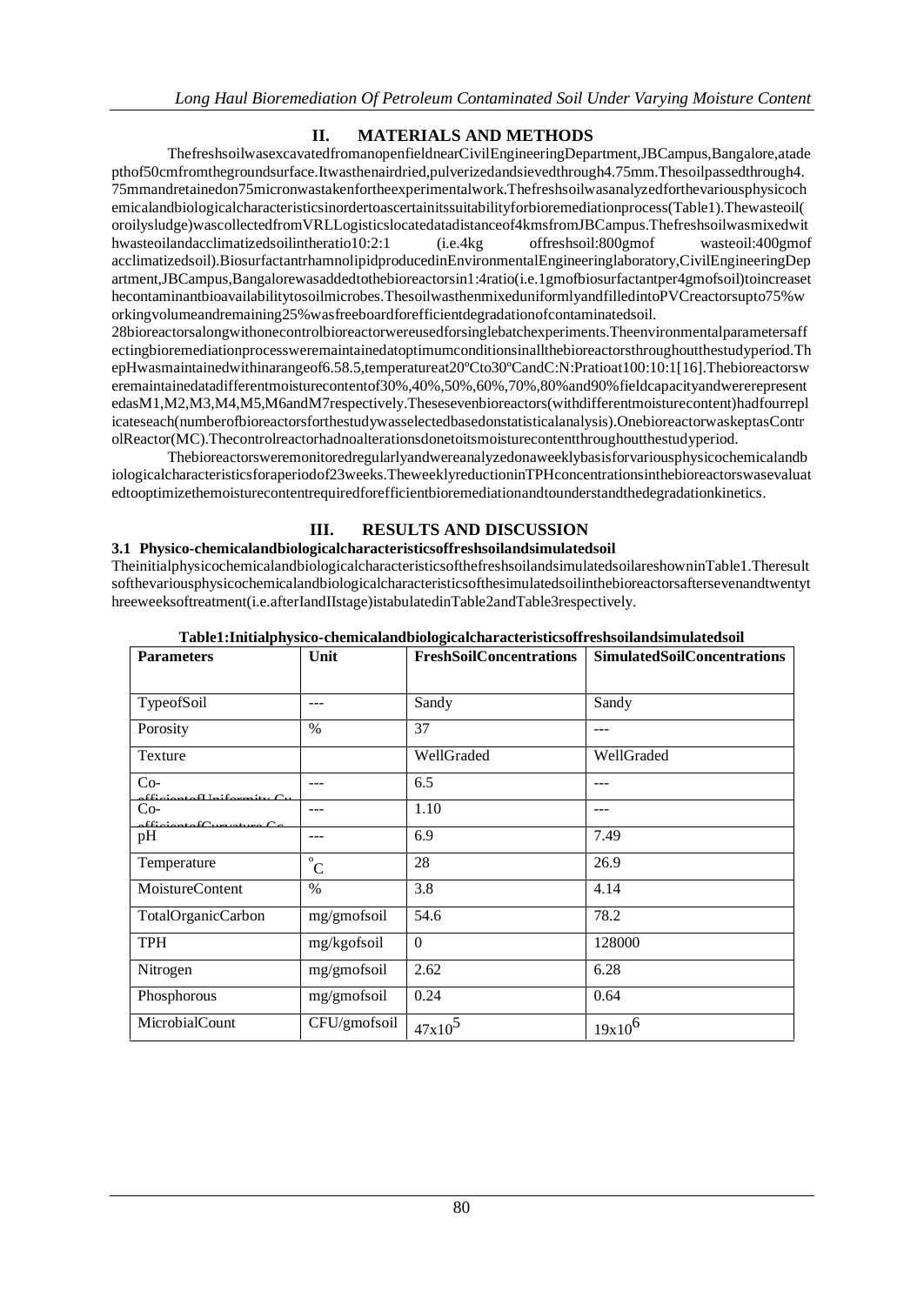| <b>Bioreactors</b>                     |       |               |               |               |                           |           |              |        |
|----------------------------------------|-------|---------------|---------------|---------------|---------------------------|-----------|--------------|--------|
| <b>Parameters</b>                      | M1    | $\mathbf{M2}$ | $\mathbf{M}3$ | $\mathbf{M}4$ | $\overline{\mathbf{M}}$ 5 | <b>M6</b> | $\mathbf{M}$ | MC     |
| pH                                     | 7.15  | 7.21          | 7.24          | 7.42          | 7.41                      | 7.47      | 7.28         | 7.44   |
| Temperature( ${}^0C$ )                 | 24.5  | 25.1          | 24.5          | 24.5          | 25.3                      | 25.1      | 24.5         | 25.1   |
| TOC(mg/gm)                             | 37.55 | 36.18         | 34.06         | 32.55         | 34.43                     | 39.82     | 38.20        | 39.90  |
| TPH(mg/kg)                             | 91050 | 67991         | 53012         | 37620         | 42216                     | 61110     | 83001        | 102923 |
| Nitrogen(mg/gm)                        | 3.50  | 3.42          | 3.28          | 2.90          | 3.13                      | 3.65      | 3.76         | 3.40   |
| Phosphorus $(mg/gm)$                   | 0.35  | 0.35          | 0.31          | 0.27          | 0.29                      | 0.35      | 0.34         | 0.35   |
| MicrobialCount(CFU/<br>$gm)\times10^6$ | 17.4  | 26.1          | 46.4          | 48.2          | 43                        | 30.1      | 17.1         | 15     |

**Table2:Physico-chemicalandbiologicalcharacteristicsofsimulatedsoilafter7weeksoftreatment(StageI)**

\*Concentrationsdepictedaretheaveragevaluesobtainedbyconsideringallfourreplicatesofeachbioreactor.

| <b>Bioreactors</b>                     |               |               |               |               |                        |           |              |       |
|----------------------------------------|---------------|---------------|---------------|---------------|------------------------|-----------|--------------|-------|
| <b>Parameters</b>                      | $\mathbf{M1}$ | $\mathbf{M2}$ | $\mathbf{M}3$ | $\mathbf{M}4$ | $\overline{\text{M5}}$ | <b>M6</b> | $\mathbf{M}$ | MC    |
| pH                                     | 7.42          | 7.20          | 7.34          | 7.40          | 7.28                   | 7.40      | 7.47         | 7.12  |
| Temperature( ${}^{\circ}C$ )           | 28.6          | 28.6          | 28.6          | 28.6          | 28.6                   | 28.6      | 28.6         | 28.7  |
| TOC(mg/gm)                             | 18.33         | 15.99         | 15.43         | 13.23         | 14.02                  | 17.11     | 17.80        | 22.01 |
| TPH(mg/kg)                             | 84203         | 60268         | 44869         | 27883         | 32864                  | 53120     | 75500        | 99206 |
| Nitrogen $(mg/gm)$                     | 1.61          | 1.50          | 1.38          | 1.13          | 1.28                   | 1.53      | 1.81         | 2.77  |
| Phosphorus $(mg/gm)$                   | 0.12          | 0.11          | 0.10          | 0.08          | 0.09                   | 0.10      | 0.12         | 0.20  |
| MicrobialCount(CFU/<br>$gm)\times10^6$ | 7.2           | 14.2          | 21.3          | 29.2          | 20.4                   | 13        | 8.2          | 7     |

| Table3:Physico-chemicalandbiologicalcharacteristicsofsimulatedsoilafter23weeksoftreatment(StageII) |  |  |  |  |  |
|----------------------------------------------------------------------------------------------------|--|--|--|--|--|
|                                                                                                    |  |  |  |  |  |

\*Concentrationsdepictedaretheaveragevaluesobtainedbyconsideringallfourreplicatesofeachbioreactor.

# **3.2 Analysis of Data and Interpretation**

**3.2.1** pH:TheinitialpHofthesimulatedcontaminatedsoilforallthebioreactorswas7.49.ThepHvaluesfluctuatedinav erysmallrangeinallbioreactors.ThefinalpHofallthebioreactorswaswithinthepHrangeof6.5to8.0whichisconsideredas optimumvalueforoildegradation.[16,17].

**3.2.2** Temperature:Thetemperaturerangedfrom20.7°Cto28.9°Cinallbioreactorsduringthestudy.Thetemperature variationsdidnotfollowadefinitepatternwithtime.However,thetemperaturefellwithintheoptimumrangerequiredforef fectivebioremediationprocess[16,18].Thisfacilitatedoptimalgrowthofmicrobialpopulationswhichinturnwasrespons ibleforbiodegradationofpetroleumproducts.

**3.2.3** MoistureContent:Themoisturecontentwerevariedlike30%,40%,50%,60%,70%,80%and90%offieldcapaci ty(incrementsof10%)forthebioreactorsM1,M2,M3,M4,M5,M6andM7respectivelyandweremaintainedassuchthrou ghoutthestudy.Themoisturecontentofthecontrolreactor(MC)wasnotmaintainedthroughoutthestudyperiod,i.e.allothe rparametersotherthanmoisturecontentwasmonitoredforthecontrolrectorduringthestudyperiod.

**3.2.4** TotalOrganicCarbon:TOCinthesimulatedcontaminatedsoilwasinitially78.2mg/gmofsoilandwasfinallyred ucedto13.23mg/gmofsoilinbioreactorM4(60%MoistureContent)owingtoamaximumcarbonutilizationof83.08%byt hemicroorganisms.Maximumcarbonutilizationwasobservedinthebioreactor(M4),whichalsohadamaximumbacterial

countof91.5 $x10^{6}$ CFU/gmofsoil.

**3.2.5** NutrientConcentration:C:N:Pratioof100:10:1isconsideredoptimalforbioremediation[18].Thenutrientswhe nintheoptimalrangeallowmicrobestocreatenecessaryenzymestobreakdownthecontaminants.Hence,bioreactorswere supplementedwithUreaasasourceofNitrogenandSuperPhosphateasthesourceofPhosphorustobringthenutrientconce ntrationstotherequiredlevels.

**3.2.6** Microbial Activity: Microorganisms play a major role in bioremediation and their absolute numbers can determine the overall degradative ability [19]. The results of bacterial counts showed that the profiles of all the bioreactors followed a typical microbial growth pattern. The microbialcounts varied from 19 x 106 to 91.5 x 106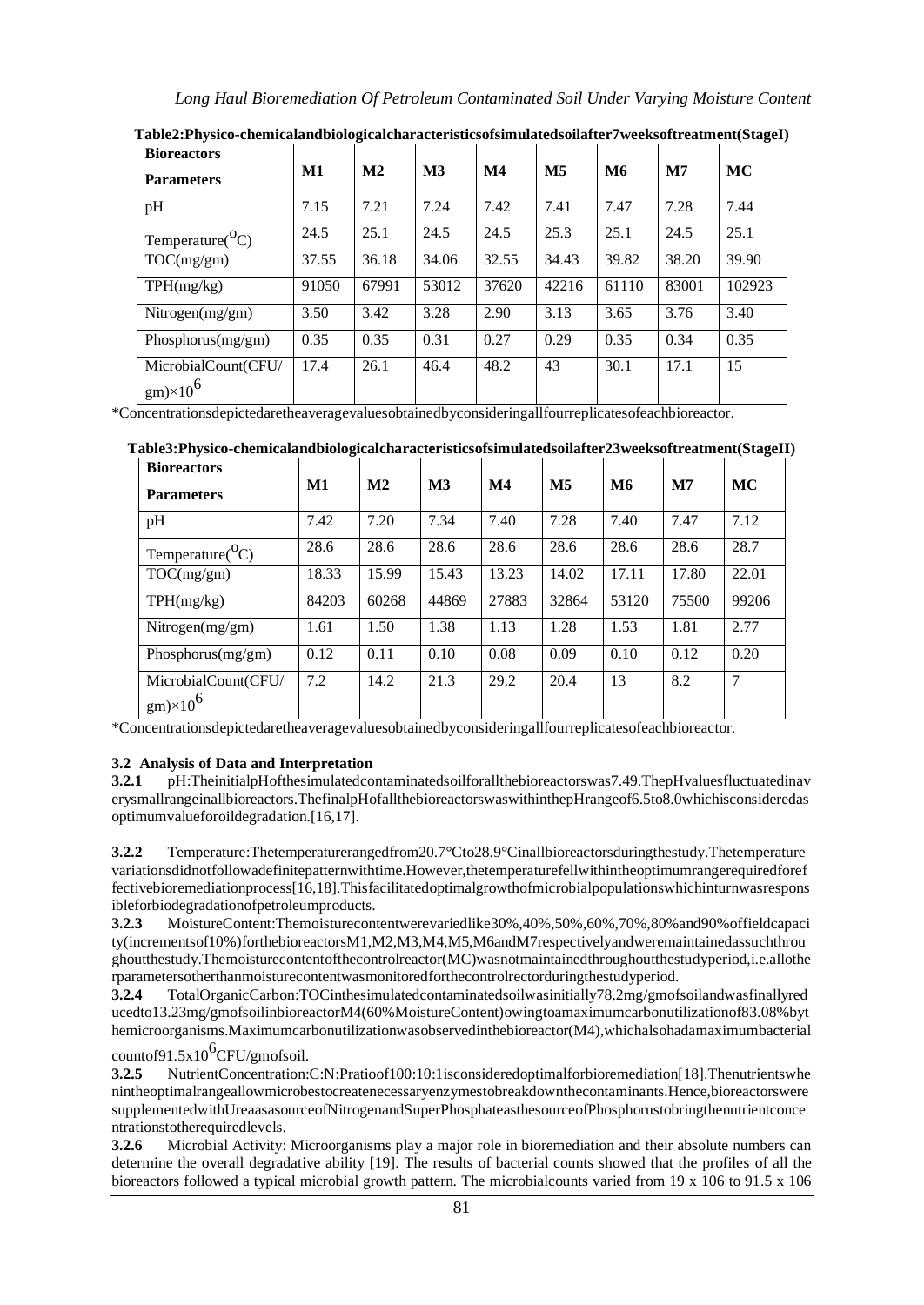CFU/gm of soil in the third week and decreased to 48.2 x 106 CFU/gm of soil in the seventh week and further down to 29.2 x 106 CFU/gm of soil at the end of23 week sinbioreactorM4(60%MoistureContent).Thus,increaseinbacterialcounts had a profound influence on therate of TPHreduction.

**3.2.7** TotalPetroleumHydrocarbons:TheconcentrationsofTPHinallthebioreactorstakenforthestudyhadadecreasi ngtrendwithincreasingbioremediationtimewhichistypicalofanydegradationprocess.ThepercentageofTPHreductionr angedbetweenaminimumof22.49%inbioreactorMCtoamaximumof78.21%inthebioreactorM4during23weeksoftrea tment.Sinceallotherenvironmentalconditionswerekeptsameinallthebioreactors,themoisturecontentof60%offieldcap acityinreactorM4seemsadvantageousfortheindigenousmicroorganismstogrowandtherebycausemaximumdegradati onofTPH.Table4andFigure1showpercentagereductionofTPHinthebioreactors.

|                    | <b>InitialTPH</b> | FinalTPH(mg/Kg) |                         | Reduction( <sub>9</sub> ) |                |              |
|--------------------|-------------------|-----------------|-------------------------|---------------------------|----------------|--------------|
| <b>Bioreactors</b> | (mg/Kg)           | IStage(7Weeks)  | <b>IIStage(23Weeks)</b> | <b>IStage</b>             | <b>IIStage</b> | <b>Total</b> |
| $M1 = 30%$         | 128000            | 91050           | 84203                   | 28.86                     | 5.36           | 34.21        |
| $M2 = 40%$         | 128000            | 67991           | 60268                   | 46.88                     | 6.03           | 52.91        |
| $M3 = 50\%$        | 128000            | 53012           | 44869                   | 58.58                     | 6.36           | 64.94        |
| $M4=60%$           | 128000            | 37620           | 27883                   | 70.60                     | 7.61           | 78.21        |
| $M5 = 70%$         | 128000            | 42216           | 32864                   | 67.01                     | 7.31           | 74.32        |
| $M6 = 80%$         | 128000            | 61110           | 53120                   | 52.25                     | 6.25           | 58.50        |
| $M7 = 90\%$        | 128000            | 83001           | 75500                   | 35.15                     | 6.86           | 41.01        |
| MC=Control         | 128000            | 105923          | 99206                   | 17.24                     | 5.25           | 22.49        |

### **Table4: TPHReductionintheBioreactors**





### **3.3KineticsofBiodegradation**

KineticanalysisperformedontheTPHdegradationrevealedadegradationpatterncharacterized

bytwoconsecutivefirstorderreactions(biphasicprocess)inmostoftheexperimentalsettings.Thedegradationprocesswa scharacterizedbyaperiodoffastdecrease(StageI)inthehydrocarbonconcentrationsduringthefirstsevenweeksfollowed byaperiodofsloweractivity(Stage2)inthesubsequentweeksoftreatment.

After sevenweeks oftreatment the TPHconcentrationsweredegraded down to91050, 67991,53012, 37620,42216,61110 and83001mg/kgofsoilwhichresultedin28.86,46.88,58.58,

70.60,67.01,52.25and35.15percentTPHreductioninbioreactorsM1toM7respectively(Table4).Aftertheinitialrapidde gradationphase,thebiodegradationrateslowlydecreasedinthelatterweeksoftreatment.ThefinalconcentrationsofTPHi nthesimulatedcontaminatedsoilattheendoftreatmentperiod,i.e.twentythreeweeksoftreatmentwere84203,60268,448 69,27883,32864,53120and75500mg/kgofsoilwhichresultedin34.21,52.91,64.94,78.21,74.32,58.50and41.01perce ntTPHreductioninbioreactorsM1toM7respectively(Table4).

The initialfast degradationphaseismediatedby bacterialutilizationof bioavailable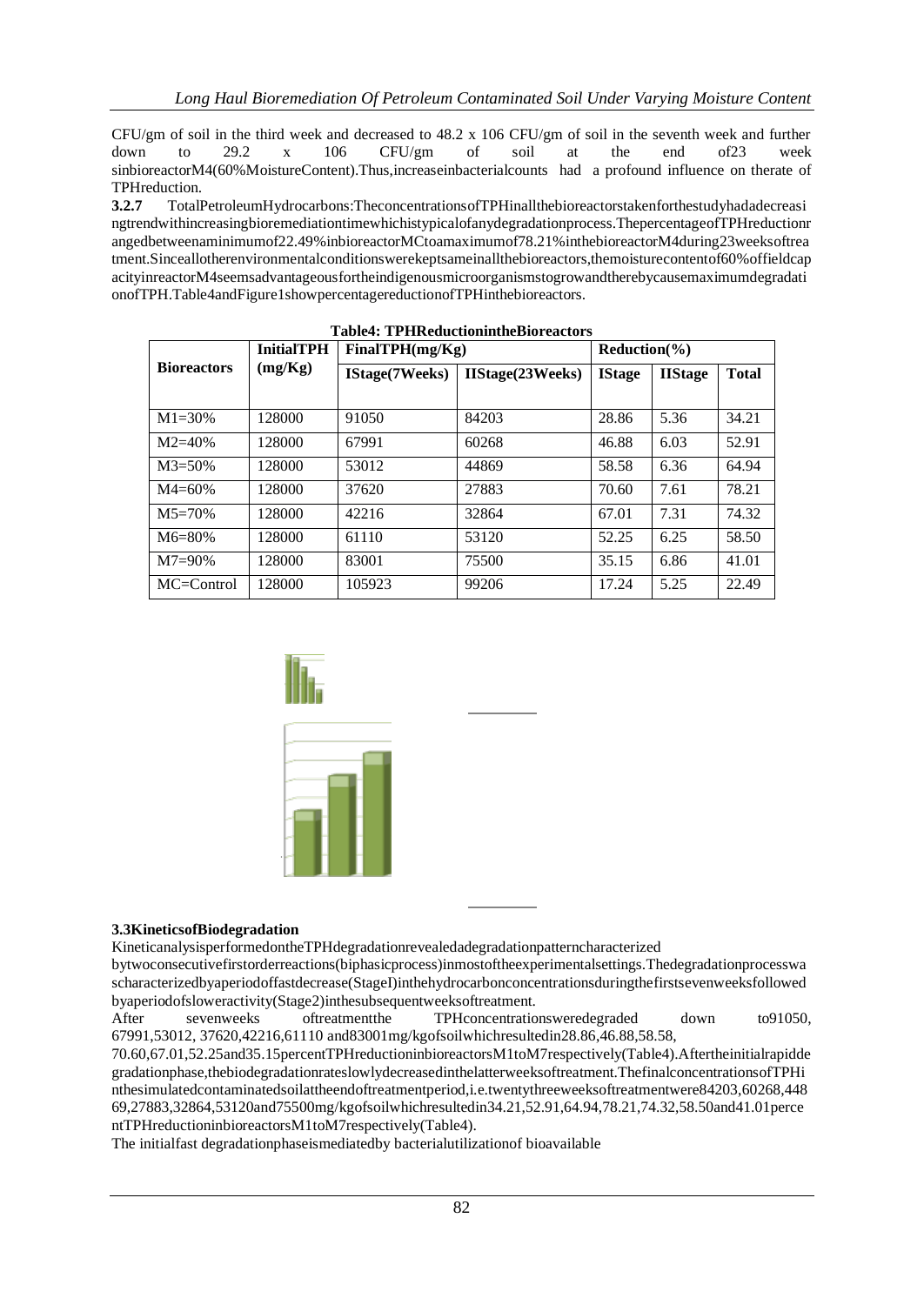compoundsandisgovernedbyenzymekinetics.Itwasalsobenefitedbyadequatenutrientspresentintheinitialweeks.Inco ntrast,slowphasemaybegovernedbytherateofpetroleumdissolutionfromsoilparticles.

### **3.4DegradationRateConstant(k)**

Thebiodegradationofhydrocarbonsincontaminatedsoilisassumedtofollowthefirstorderdegradation,assucht hefirstorderdegradationrateforvariousenvironmentalconditionsarecalculatedasfollowsusingfirstorderdegradationki neticequation.ThedegradationrateconstantsobtainedforthebioreactorsaretabulatedintheTable5.

|                              | Degradationrateconstant(k)d <sup>-1</sup> |             |  |  |  |  |
|------------------------------|-------------------------------------------|-------------|--|--|--|--|
| <b>Bioreactors</b>           | IStage(k1)                                | IIStage(k2) |  |  |  |  |
| $M1 = 30\%$ MoistureContent  | 0.0069                                    | 0.00070     |  |  |  |  |
| M2=40%MoistureContent        | 0.0129                                    | 0.00108     |  |  |  |  |
| $M3 = 50\%$ Moisture Content | 0.0180                                    | 0.00149     |  |  |  |  |
| $M4 = 60\%$ Moisture Content | 0.0250                                    | 0.00267     |  |  |  |  |
| $M5=70\%$ MoistureContent    | 0.0226                                    | 0.00223     |  |  |  |  |
| $M6 = 80\%$ MoistureContent  | 0.0151                                    | 0.00125     |  |  |  |  |
| $M7 = 90\%$ Moisture Content | 0.0088                                    | 0.00084     |  |  |  |  |

Theresultsclearlyreflecttwodistinctphasesofbiodegradation.Thek1constantswereresponsibleforthefirststag eoffastdegradationandk2wasresponsibleforsecondstagedegradation.Itisthusconcludedthattheextentofresidualconce ntrationinthesoilwasdeterminedbythebiodegradationefficiencyduringthefirststageoftreatmentwhenthebiologicalpr ocessesdominated.Duringthefollowingperiod,abioticprocessesleadingtoreducedbioavailabilityofTPHwerelimitingt hebiodegradationrate.

### **IV. CONCLUSIONS**

Moisturecontentofthepetroleumcontaminatedsoilhadprofoundinfluenceonbioremediation,sincebioremedi ationefficiencyvarieswithdifferentmoisturecontent.ThestudyrevealedthatpercentagereductionofTPHconcentrationi nbioreactorshaving30%,40%and50%moisturecontentwas34.21%,52.91%and64.94%respectively.Maximumdegra dationof78.21%wasobservedfor60%moisturecontent.Thereafterthepercentagereductionof

TPHgraduallydecreasedfor70%,80%and90%moisturecontentas74.32%,58.50%and58.50%respectively.Thecontro lbioreactorMCshowedaTPHreductionof22.49%.Thereforeitisconcludedthattheoptimalconditionsforbetterdegradat ionofTPHismoisturecontentof60%fieldcapacityundertheC:N:Pratioof100:10:1.

TwodistinctphasesofbiodegradationwereobservedduringthelongtermtreatmentoftheTPHcontaminatedsoil .Thereby,thereweretwodegradationrateconstants(k1andk2)obtainedforthestudyperiodof23weeks.Thek1constantsw ereresponsibleforthefirststageoffastdegradationandk2wasresponsibleforsecondstagedegradation.Thedegradationra teconstantsoftherapidphase(k1)rangedfrom0.0069to0.0250,whereas,fortheslowdegradationphasethedegradationrat e(k2)rangedfrom0.00070to0.00267forbioreactorsM1toM7.Itisthusconcludedthattheextentofresidualconcentrationi nthesoilwasdeterminedbythebiodegradationefficiencyduringthefirststage(sevenweeks)oftreatmentwhenthebiologi calprocessesdominated.Duringthesecondstage,abioticprocessesleadingtoreducedbioavailabilityofTPHwerelimitin gthebiodegradationrate.Therefore,asthefirstfewweeksoftreatmentdetermineitsefficiency,effortstoenhancethebiolog icalactivityshouldbedirectedtothatperiod.

### **ACKNOWLEDGEMENT**

WewishtothanktheUniversityGrantsCommission,NewDelhi-110002forfundingthismajorresearchproject.

### **REFERENCES**

- [1]. Sanscartier,D.,B.Zeeb,I.KochandK.Reimer,Bioremediationofdieselcontaminatedsoilbyheatedandhumidifie dbiopilesystemincoldclimates,ColdRegionsSci.Technol.,55,2009,167-173.
- [2]. Joo,H.,P.M.Ndegwa,M.ShodaandC.Phae,BioremediationofoilcontaminatedsoilusingCandidacatenulateand foodwaste,EnvironmentalPollution,156,2008,891-896.
- [3]. SaadA.Alamri,Useofmicrobiologicalchemicalmethodsforassessmentofenhancedhydrocarbonbioremediatio n,JournalofBiologicalSciences,9(1),2009,37-43.